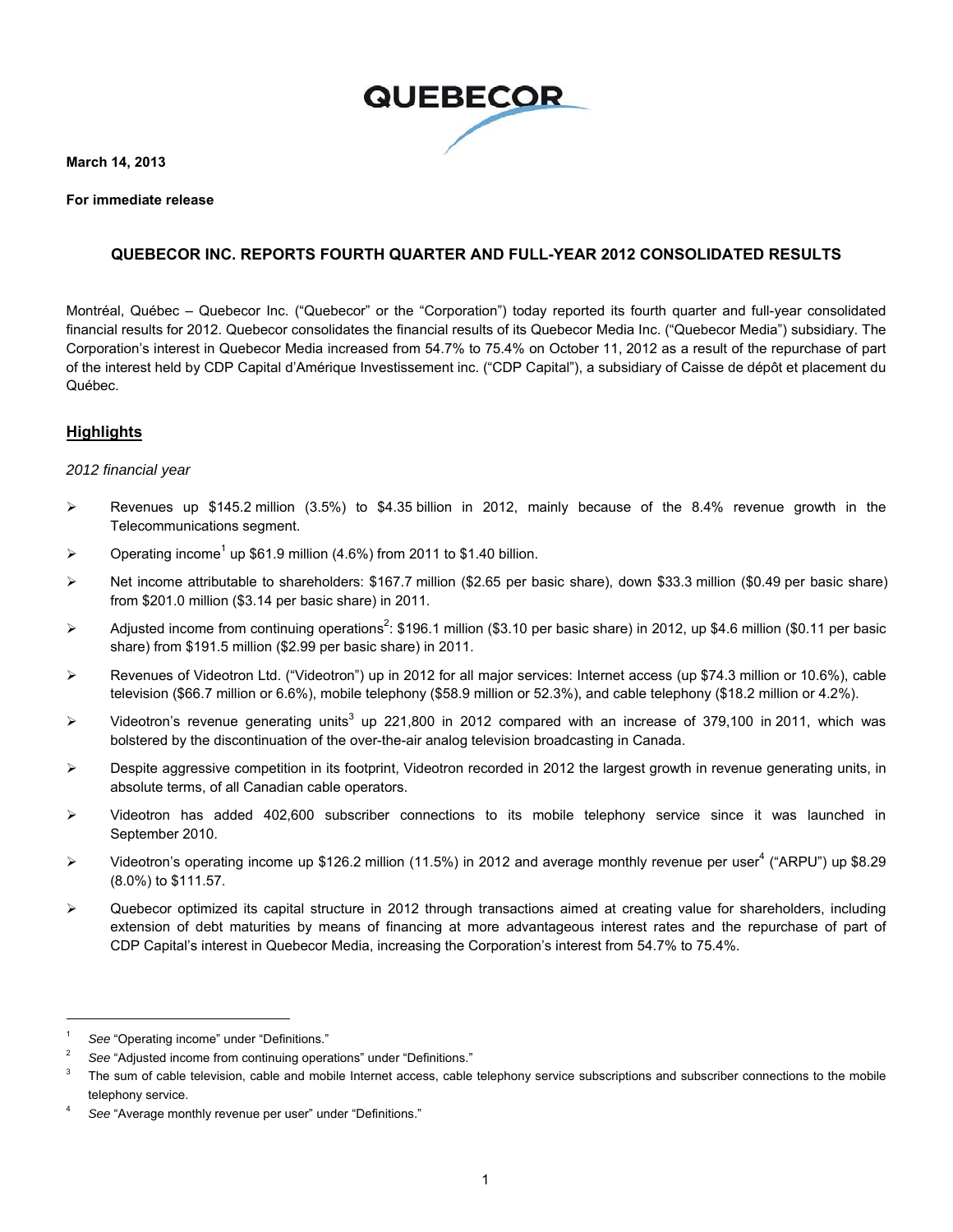$\triangleright$  A total non-cash charge of \$187.0 million for impairment of goodwill and intangible assets, in accordance with International Financial Reporting Standards ("IFRS") accounting valuation principles, reflected continuing weak market conditions in the newspaper and music industries.

#### *Fourth quarter 2012*

- $\triangleright$  Revenues down \$5.6 million (-0.5%) from the fourth quarter of 2011 to \$1.14 billion.
- $\triangleright$  Operating income up \$1.6 million (0.4%) to \$370.8 million. Videotron's operating income up \$15.7 million (5.3%).
- ¾ Net income attributable to shareholders: \$9.2 million (\$0.15 per basic share), down \$76.2 million (\$1.19 per basic share) from \$85.4 million (\$1.34 per basic share) in the fourth quarter of 2011.
- $\triangleright$  Adjusted income from continuing operations: \$56.0 million in the fourth quarter of 2012 (\$0.89 per basic share), up \$0.4 million (\$0.02 per basic share) from \$55.6 million (\$0.87 per basic share) in the same quarter of 2011.
- ¾ Videotron's revenue generating units up 59,400 in fourth quarter 2012, also the largest increase among Canadian cable operators.
- $\triangleright$  On November 13, 2012, Sun Media Corporation announced new restructuring initiatives designed to streamline its organizational structure to support better execution of business processes while improving cost effectiveness. These initiatives are expected to yield total annual savings exceeding \$45.0 million.

"Quebecor's results for the 2012 financial year reflect the reliability of the investment strategy we have been pursuing in recent years, primarily entailing capital expenditures for mobile telephony, modernizing Videotron's network, and developing attractive new products, including illico TV new generation, which was launched in 2012," said Pierre Karl Péladeau, President and Chief Executive Officer of Quebecor. "Despite continuing strong competition in most of its lines of business, the Corporation ended 2012 with a revenue increase of 3.5% compared with 2011, and an operating income increase of 4.6%. The Telecommunications segment continued to be a powerful driver of growth."

"Videotron had a solid year in 2012," said Robert Dépatie, President and Chief Executive Officer of Videotron. "Revenues were up for all of our main services, generating overall revenue growth of 8.4% in the segment. Operating income grew by \$126.2 million, an 11.5% increase over the previous year. Videotron recorded a net increase of 221,800 revenue generating units and an \$8.29 or 8.0% increase in average monthly revenue per user, compared with 2011. Subscriber additions to the mobile network launched in September 2010, which totalled 154,500 in 2011 and 112,000 in 2012, contributed to the customer growth and the increase in profitability*.* Meanwhile, the cable Internet access and cable telephony services added 55,200 and 59,600 customers respectively in 2012, and the illico TV new generation service passed the half-million subscriber mark, reflecting the success of our business strategy based on marketing bundled services and satisfying customer needs with respect to product development and service quality.

"Also, at the end of February 2013, Videotron launched illico Club Unlimited, a new subscription video on demand service that carries the largest selection of unlimited on-demand French-language titles in Canada. It is a product developed by Quebecers to meet customer needs, in keeping with Videotron's commitment to continuously improve the customer experience it provides."

"The News Media segment's results were down significantly in 2012 compared with the previous year," said Pierre Karl Péladeau. "The upheavals in the traditional print media industry, combined with a stagnant economy, negatively affected the profitability of our publications. The impact of the investments made to generate new revenue streams and the large fixed component of the segment's operating costs were also important factors. The News Media segment needs to adapt its business model and streamline its cost structure. To continue meeting this challenge, the segment launched another reorganization of its newsgathering, editorial, advertising and industrial operations in 2012, with the goal of streamlining its organizational structures and accelerating decision-making. The organizational changes are expected to yield estimated annual savings of \$45.0 million."

In the Broadcasting segment, some of TVA Group Inc.'s ("TVA Group") hit shows, such as the 2012 edition of *Star Académie* and the new show *La Voix,* which has been on the air since the beginning of 2013, have posted exceptional ratings and market shares, with average audiences of 2.2 million for the weekly *Star Académie* galas and 2.7 million for the weekly *La Voix* specials, and market shares of 54.5% and 57.5% respectively, demonstrating once again the success of Quebecor's convergence strategy in creating value-added multiplatform content around high-quality television products for the benefit of all of Quebecor's media properties.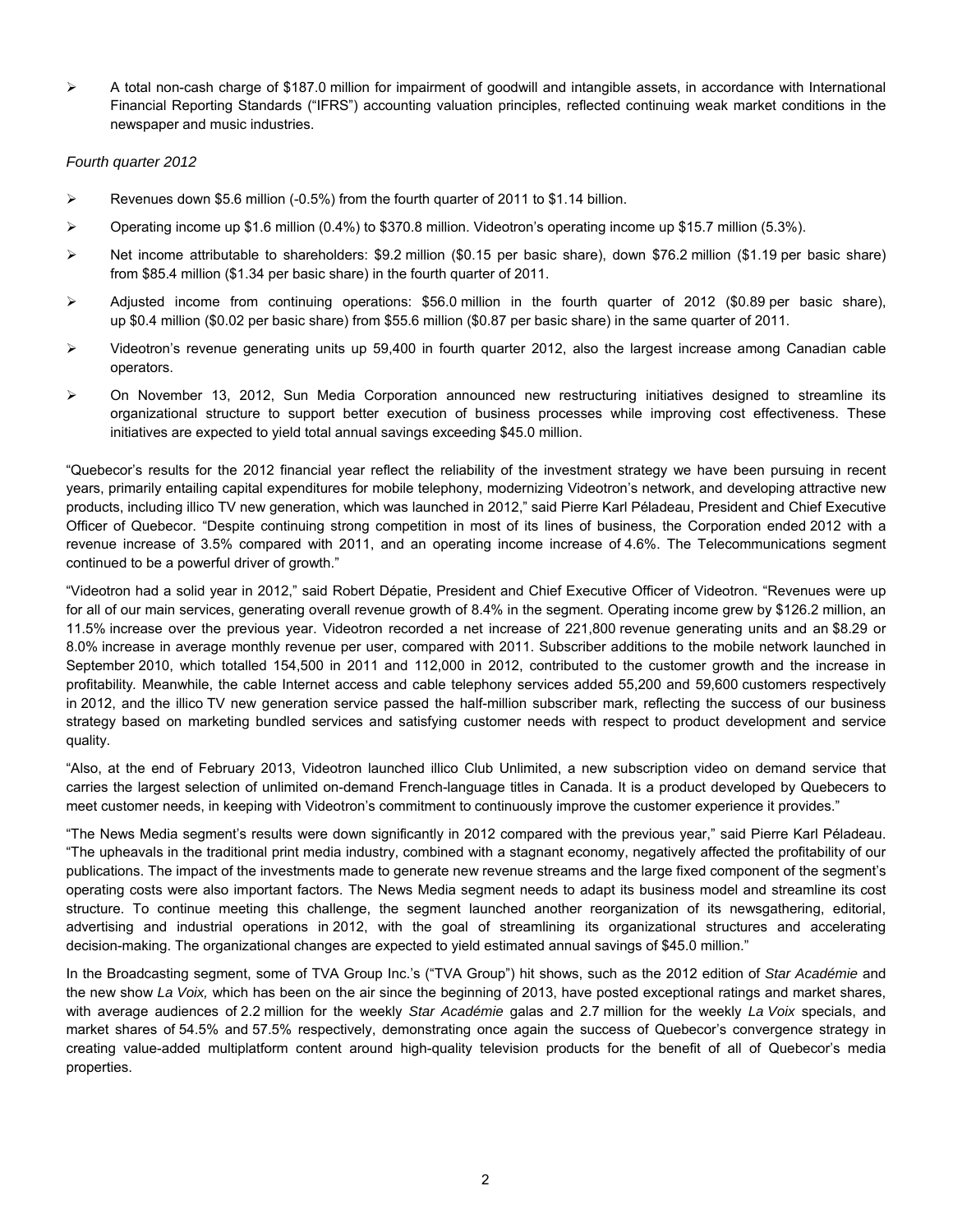Jean-François Pruneau, Chief Financial Officer of Quebecor, noted that no summary of Quebecor's 2012 highlights would be complete without mentioning a major financial event: the repurchase of part of CDP Capital's interest in Quebecor Media for \$1.50 billion. "This mutually advantageous transaction increased the Corporation's interest in Quebecor Media from 54.7% to 75.4%, while respecting the Corporation's fundamental financial objectives of maintaining a sufficient level of operational and financial flexibility."

For Quebecor, 2012 was therefore a year that saw solid consolidated financial results, one of the largest financial transactions in the Corporation's history, and continued restructuring and adaptation efforts in all its segments. Quebecor is thus pursuing its goals of growth, profitability, business development, and shareholder value creation.

#### **Table 1**

#### **Quebecor financial highlights, 2008 to 2012**

(in millions of Canadian dollars, except per share data)

|                                          | 2012 <sup>1</sup> | 2011 <sup>1</sup> | $2010^{1}$    | $2009^2$      | $2008^2$      |
|------------------------------------------|-------------------|-------------------|---------------|---------------|---------------|
|                                          |                   |                   |               |               |               |
| Revenues                                 | \$<br>4,351.8     | \$<br>4,206.6     | \$<br>4,000.1 | \$<br>3,806.4 | \$<br>3,759.4 |
| Operating income                         | 1,403.6           | 1,341.7           | 1,333.4       | 1,276.7       | 1,121.1       |
| Income (loss) from continuing operations |                   |                   |               |               |               |
| attributable to shareholders             | 167.7             | 201.0             | 225.3         | 276.1         | (195.3)       |
| Net income attributable to shareholders  | 167.7             | 201.0             | 225.3         | 277.7         | 188.0         |
| Adjusted income from continuing          |                   |                   |               |               |               |
| operations                               | 196.1             | 191.5             | 220.6         | 236.3         | 179.4         |
| Per basic share:                         |                   |                   |               |               |               |
| Income (loss) from continuing operations |                   |                   |               |               |               |
| attributable to shareholders             | 2.65              | 3.14              | 3.50          | 4.30          | (3.04)        |
| Net income attributable to shareholders  | 2.65              | 3.14              | 3.50          | 4.32          | 2.92          |
| Adjusted income from continuing          |                   |                   |               |               |               |
| operations                               | 3.10              | 2.99              | 3.42          | 3.68          | 2.79          |

1 Financial figures for 2010 to 2012 are presented in accordance with IFRS.

2 Financial figures for 2008 and 2009 are presented in accordance with Canadian Generally Accepted Accounting Principles.

#### **2012/2011 financial year comparison**

**Revenues:** \$4.35 billion, an increase of \$145.2 million (3.5%).

- Revenues increased in Telecommunications (\$204.4 million or 8.4% of segment revenues), Interactive Technologies and Communications (\$24.6 million or 20.3%) and Broadcasting (\$15.6 million or 3.5%).
- Revenues decreased in News Media (\$58.4 million or -5.7%) and Leisure and Entertainment (\$20.4 million or -6.5%).

**Operating income:** \$1.40 billion, an increase of \$61.9 million (4.6%).

- Operating income increased in Telecommunications (\$126.2 million or 11.5% of segment operating income) and Interactive Technologies and Communications (\$1.9 million or 24.1%).
- Operating income decreased in News Media (\$35.0 million or -23.3%), Leisure and Entertainment (\$13.5 million or -50.8%), Broadcasting (\$12.4 million or -24.6%), and Head Office (\$5.3 million). The decrease at Head Office mainly reflects the unfavourable variance in the fair value of stock options.
- The change in the fair value of Quebecor Media stock options resulted in a \$10.4 million unfavourable variance in the consolidated stock-based compensation charge in 2012 compared with 2011. The fair value of the options increased in 2012, whereas it decreased in 2011. The change in the fair value of Quebecor stock options resulted in an \$11.3 million unfavourable variance in the Corporation's consolidated stock-based compensation charge in 2012.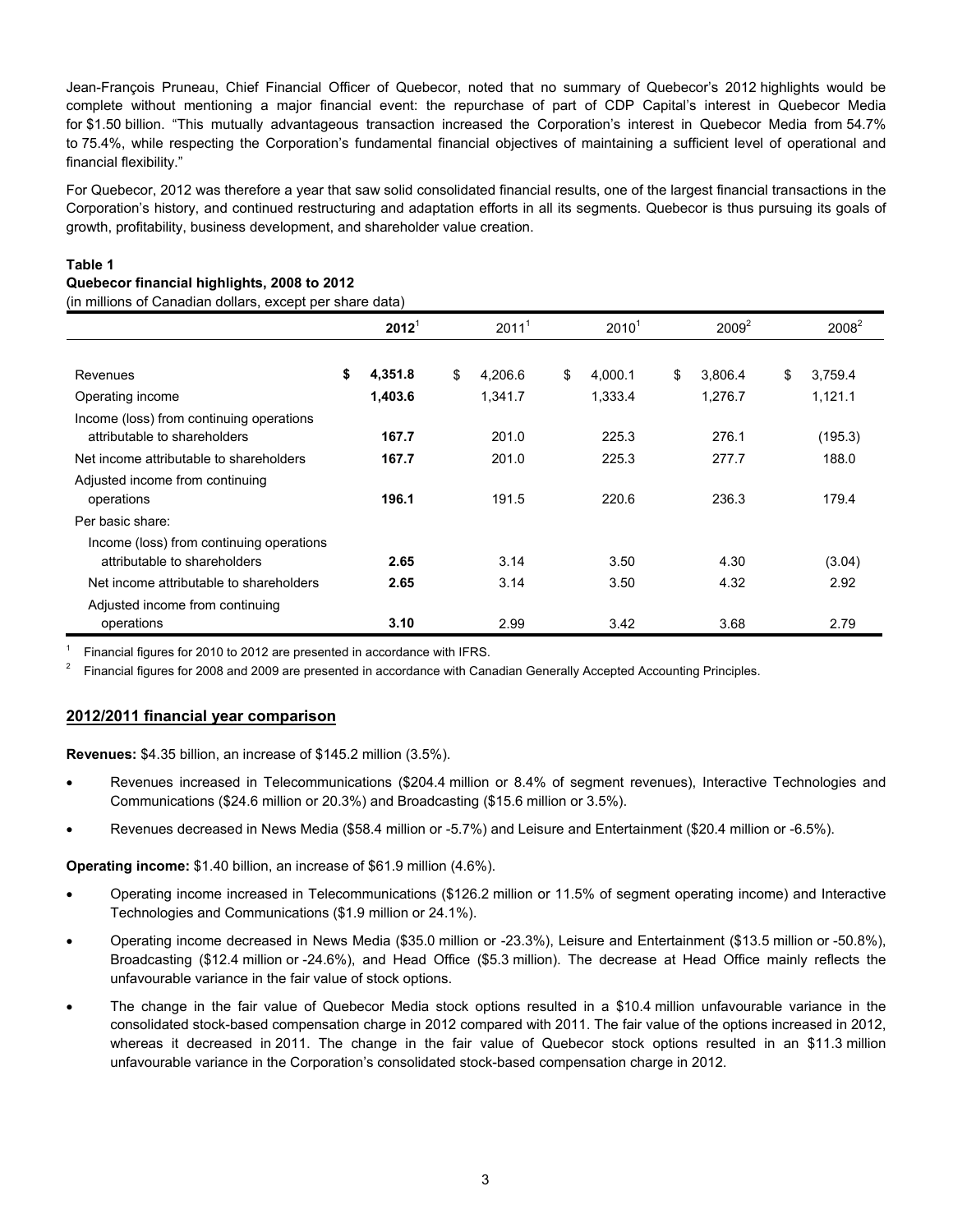**Net income attributable to shareholders:** \$167.7 million (\$2.65 per basic share), down \$33.3 million (\$0.49 per basic share) from \$201.0 million (\$3.14 per basic share) in 2011.

- The decrease was mainly due to:
	- o \$201.5 million charge for impairment of goodwill and intangible assets recorded in 2012;
	- o \$88.1 million increase in amortization charge;
	- o \$61.1 million unfavourable variance in loss on debt refinancing;
	- o \$11.7 million increase in financial expenses.

Partially offset by:

- o \$142.9 million favourable variance in gain on valuation and translation of financial instruments;
- o \$61.9 million increase in operating income.

**Adjusted income from continuing operations:** \$196.1 million in 2012 (\$3.10 per basic share), compared with \$191.5 million (\$2.99 per basic share) in 2011, an increase of \$4.6 million (\$0.11 per basic share).

#### **2012/2011 fourth quarter comparison**

The fourth quarter of the 2011 financial year contained an additional week in the News Media, Broadcasting, Leisure and Entertainment, and Interactive Technologies and Communications segments.

**Revenues:** \$1.14 billion, a decrease of \$5.6 million (-0.5%).

- Revenues decreased in News Media (\$31.1 million or -11.3% of segment revenues), Leisure and Entertainment (\$16.7 million or -15.7%) and Broadcasting (\$2.7 million or -2.1%).
- Revenues increased in Telecommunications (\$43.5 million or 6.9%).

**Operating income:** \$370.8 million, an increase of \$1.6 million (0.4%).

- Operating income increased in Telecommunications (\$15.7 million or 5.3% of segment operating income) and Interactive Technologies and Communications (\$0.9 million or 36.0%).
- Operating income decreased in News Media (\$8.4 million or -17.9%), Broadcasting (\$3.4 million or -16.5%), and Leisure and Entertainment (\$2.6 million or -34.2%).
- The change in the fair value of Quebecor Media stock options resulted in a \$3.1 million unfavourable variance in the consolidated stock-based compensation charge in the fourth quarter of 2012 compared with the same period of 2011. The change in the fair value of Quebecor stock options resulted in a \$3.7 million unfavourable variance in the Corporation's consolidated stock-based compensation charge in the fourth quarter of 2012.

**Net income attributable to shareholders:** \$9.2 million (\$0.15 per basic share) compared with \$85.4 million (\$1.34 per basic share) in the fourth quarter of 2011, a decrease of \$76.2 million (\$1.19 per basic share).

- The unfavourable variance was due primarily to:
	- o \$126.5 million unfavourable variance in gains and losses on valuation and translation of financial instruments;
	- o recognition of a \$60.4 million loss on debt refinancing;
	- o \$29.2 million increase in amortization charge;
	- o \$17.7 million increase in financial expenses.

Partially offset by:

o \$10.6 million decrease in charge for restructuring of operations, impairment of assets and other special items.

**Adjusted income from continuing operations:** \$56.0 million in the fourth quarter of 2012 (\$0.89 per basic share) compared with \$55.6 million (\$0.87 per basic share) in the same quarter of 2011, an increase of \$0.4 million (\$0.02 per basic share).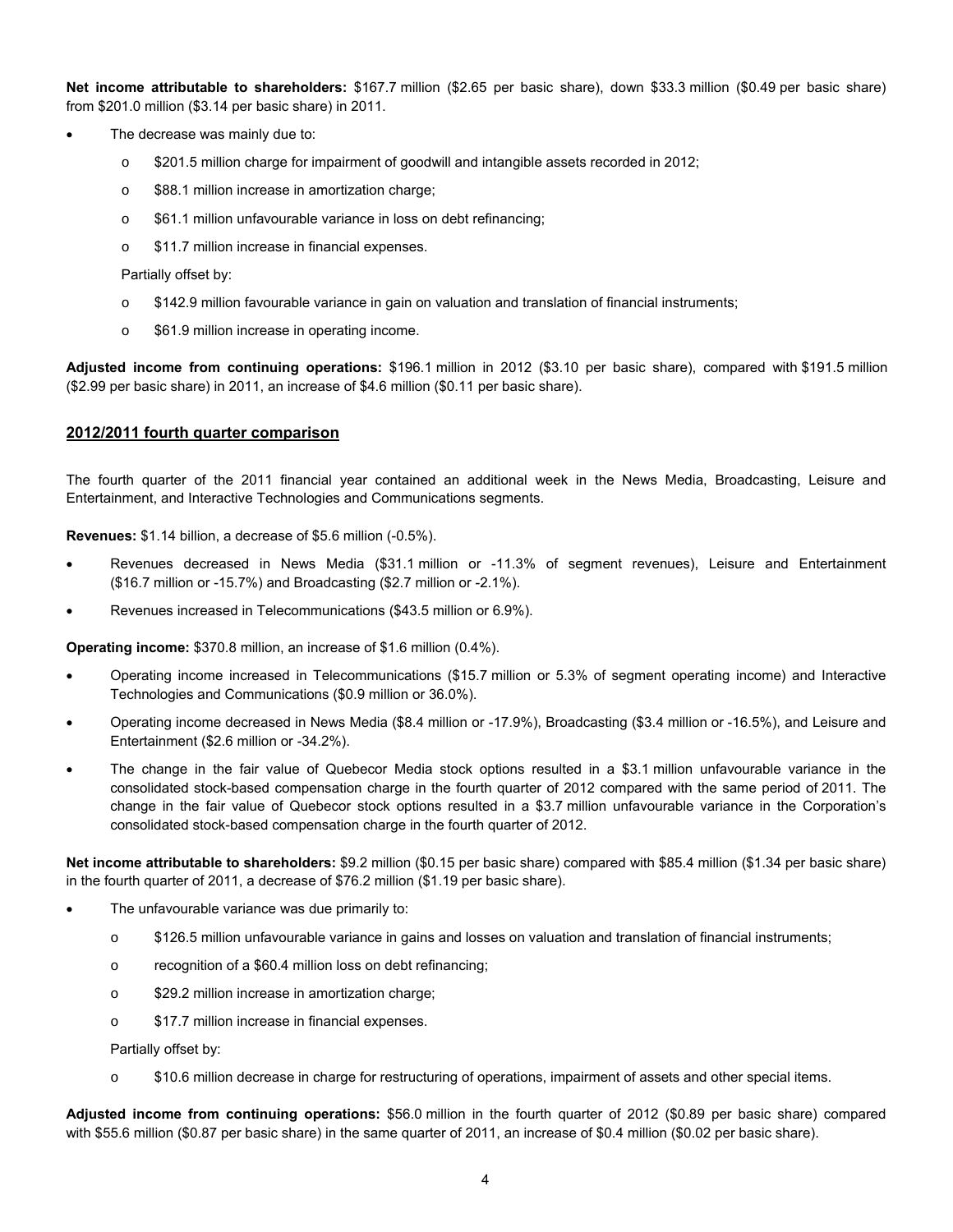#### **Financing**

A number of financial transactions were carried out during 2012.

- On December 17, 2012, Quebecor Media prepaid the balance outstanding under its term loan "B" credit facility for a cash consideration of \$153.9 million.
- On October 11, 2012, the Corporation increased its interest in Quebecor Media further to the closing of the following transactions:
	- o Quebecor Media repurchased 20,351,307 of its common shares held by CDP Capital for an aggregate purchase price of \$1.0 billion, paid in cash. All the repurchased shares were cancelled;
	- o Quebecor purchased 10,175,653 common shares of Quebecor Media held by CDP Capital. To evidence the obligation of the Corporation to pay the purchase price of such shares, the Corporation issued to CDP Capital \$500.0 million aggregate principal amount of subordinated debentures, bearing interest at 4.125% and maturing in 2018, which are convertible into Class B Subordinate Voting Shares ("Class B shares") of Quebecor.

Further to the completion of these transactions, Quebecor's interest in Quebecor Media increased from 54.7% to 75.4% and CDP Capital's interest decreased from 45.3% to 24.6%.

- To carry out the repurchase of 20,351,307 of its common shares for an aggregate purchase price of \$1.0 billion, Quebecor Media was able to take advantage of favourable conditions on the debt markets. The following financial operations were carried out by Quebecor Media as part of this major transaction:
	- o Issuance, on October 11, 2012, of US\$850.0 million aggregate principal amount of Senior Notes bearing interest at 5.75% and maturing in 2023, and \$500.0 million aggregate principal amount of Senior Notes bearing interest at 6.625% and maturing in 2023, the latter being one of the largest single-tranche high-yield offerings ever completed in Canada;
	- o Quebecor Media increased the size of the offering as a result of oversubscription and favourable financing terms, which provided an opportunity to extend the maturities of its credit instruments by redeeming, in November 2012, US\$320.0 million in aggregate principal amount of its 7.75% Senior Notes issued in 2007 and maturing in 2016.
- In March 2012, Videotron issued US\$800.0 million aggregate principal amount of 5.0% Senior Notes maturing in 2022.
- In March 2012, Videotron redeemed all of its 6.875% Senior Notes maturing in January 2014 in the aggregate principal amount of US\$395.0 million.
- In March and April 2012, Quebecor Media redeemed US\$260.0 million principal amount of its 7.75% Senior Notes maturing in March 2016 and settled the related hedging contracts.
- Quebecor Media and TVA Group amended their bank credit facilities to extend the maturity dates to 2016 and 2017 respectively and to increase Quebecor Media's revolving credit facility maturing in 2016 by \$200.0 million.
- The Corporation amended its \$150.0 million revolving credit facility to extend the maturity from November 2014 to November 2015 and modify certain terms and conditions of the facility.
- Finally, Sun Media Corporation repaid the \$37.6 million balance on its term loan credit facility and cancelled all its credit facilities.

#### **Dividends**

On March 13, 2013, the Board of Directors of Quebecor declared a quarterly dividend of \$0.05 per share on its Class A Multiple Voting Shares ("Class A shares") and Class B shares, payable on April 22, 2013 to shareholders of record at the close of business on March 28, 2013. This dividend is designated to be an eligible dividend, as provided under subsection 89(14) of the Canadian *Income Tax Act* and its provincial counterpart.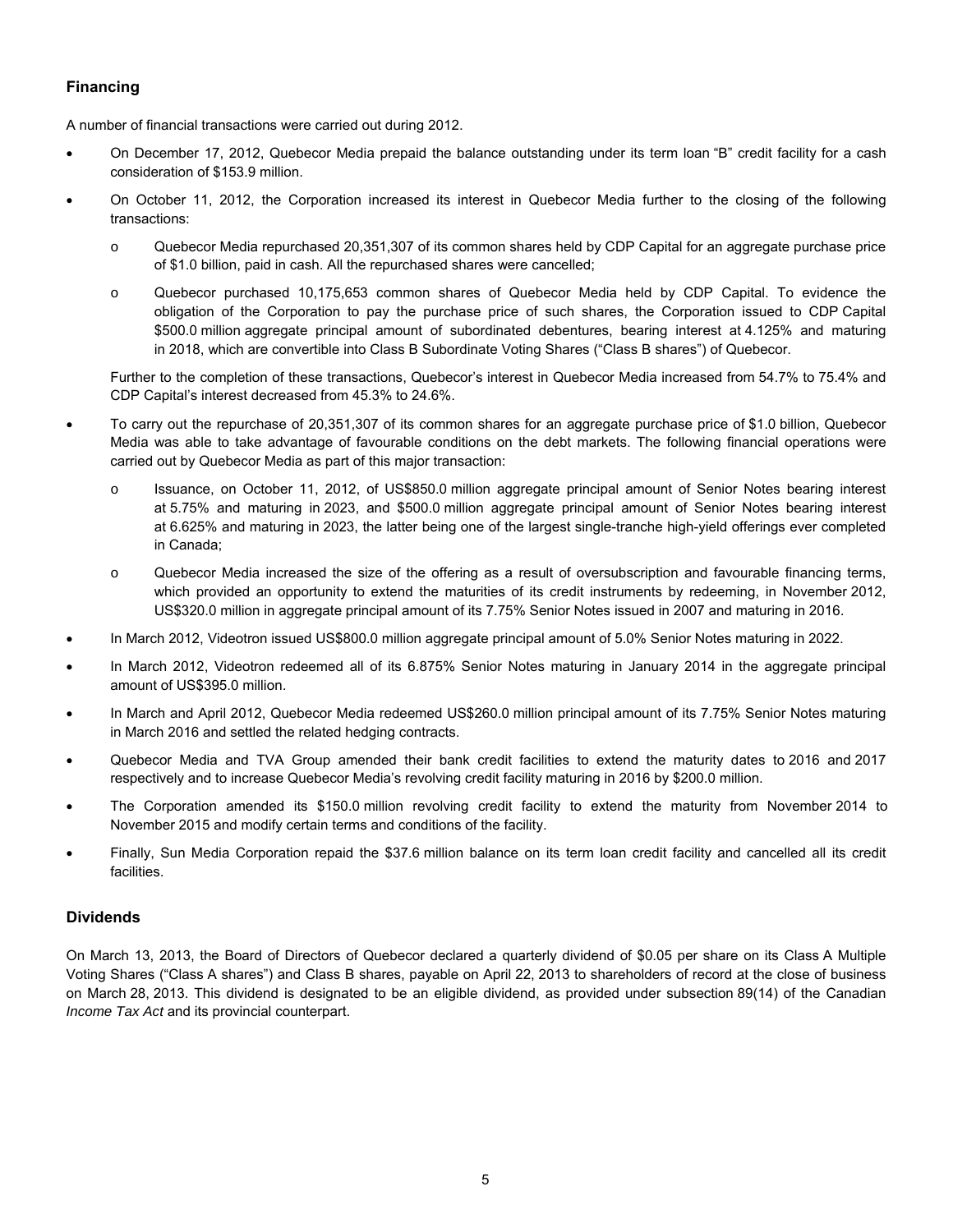#### **Normal course issuer bid**

On August 9, 2012, the Corporation filed a normal course issuer bid for a maximum of 980,357 Class A shares, representing approximately 5% of the issued and outstanding Class A shares, and for a maximum of 4,351,276 Class B shares, representing approximately 10% of the public float of the Class B shares as of July 31, 2012. Purchases can be made from August 13, 2012 to August 12, 2013 at prevailing market prices, on the open market, through the facilities of the Toronto Stock Exchange. All shares purchased under the bid have been or will be cancelled.

In 2012, the Corporation purchased and cancelled 1,058,800 Class B shares for a total cash consideration of \$38.3 million (928,100 Class B shares for a total cash consideration of \$30.2 million in 2011). The excess of \$30.3 million of the purchase price over the carrying value of Class B shares repurchased was recorded in reduction of retained earnings in 2012 (\$23.1 million in 2011).

#### **Detailed financial information**

For a detailed analysis of Quebecor's fourth quarter and full-year 2012 results, please refer to the Management Discussion and Analysis and consolidated financial statements of Quebecor, available on the Corporation's website at: <http://www.quebecor.com/en/quarterly\_doc\_quebecor\_inc> or from the SEDAR filing service at <www.sedar.com>.

#### **Conference call for investors and webcast**

Quebecor will hold a conference call to discuss Quebecor's fourth quarter and full-year 2012 results on March 14, 2013, at 11:00 a.m. EDT. There will be a question period reserved for financial analysts. To access the conference call, please dial 1 877 293-8052, access code for participants 58308#. A tape recording of the call will be available from March 14 to June 14, 2013 by dialling 1 877 293-8133, conference number 656419#, access code for participants 58308#. The conference call will also be broadcast live on Quebecor's website at <www.quebecor.com/en/content/conference-call>. It is advisable to ensure the appropriate software is installed before accessing the call. Instructions and links to free player downloads are available at the Internet address shown above.

#### **Cautionary Statement Regarding Forward-Looking Statements**

The statements in this press release that are not historical facts are forward-looking statements and are subject to significant known and unknown risks, uncertainties and assumptions that could cause the Corporation's actual results for future periods to differ materially from those set forth in the forward-looking statements. Forward-looking statements may be identified by the use of the conditional or by forward-looking terminology such as the terms "plans," "expects," "may," "anticipates," "intends," "estimates," "projects," "seeks," "believes," or similar terms, variations of such terms or the negative of such terms. Certain factors that may cause actual results to differ from current expectations include seasonality (including seasonal fluctuations in customer orders), operating risk (including fluctuations in demand for Quebecor's products and pricing actions by competitors), insurance risk, risks associated with capital investment (including risks related to technological development and equipment availability and breakdown), environmental risks, risks associated with labour agreements, risks associated with commodities and energy prices (including fluctuations in the cost and availability of raw materials), credit risk, financial risks, debt risks, risks related to interest rate fluctuations, foreign exchange risks, risks associated with government acts and regulations, risks related to changes in tax legislation, and changes in the general political and economic environment. Investors and others are cautioned that the foregoing list of factors that may affect future results is not exhaustive and that undue reliance should not be placed on any forward-looking statements. For more information on the risks, uncertainties and assumptions that could cause Quebecor's actual results to differ from current expectations, please refer to Quebecor's public filings available at <www.sedar.com> and <www.quebecor.com> including, in particular, the "Risks and Uncertainties" section of Quebecor's Management Discussion and Analysis for the year ended December 31, 2012.

The forward-looking statements in this press release reflect Quebecor's expectations as of March 14, 2013, and are subject to change after that date. Quebecor expressly disclaims any obligation or intention to update or revise any forward-looking statements, whether as a result of new information, future events or otherwise, except as required by applicable securities laws.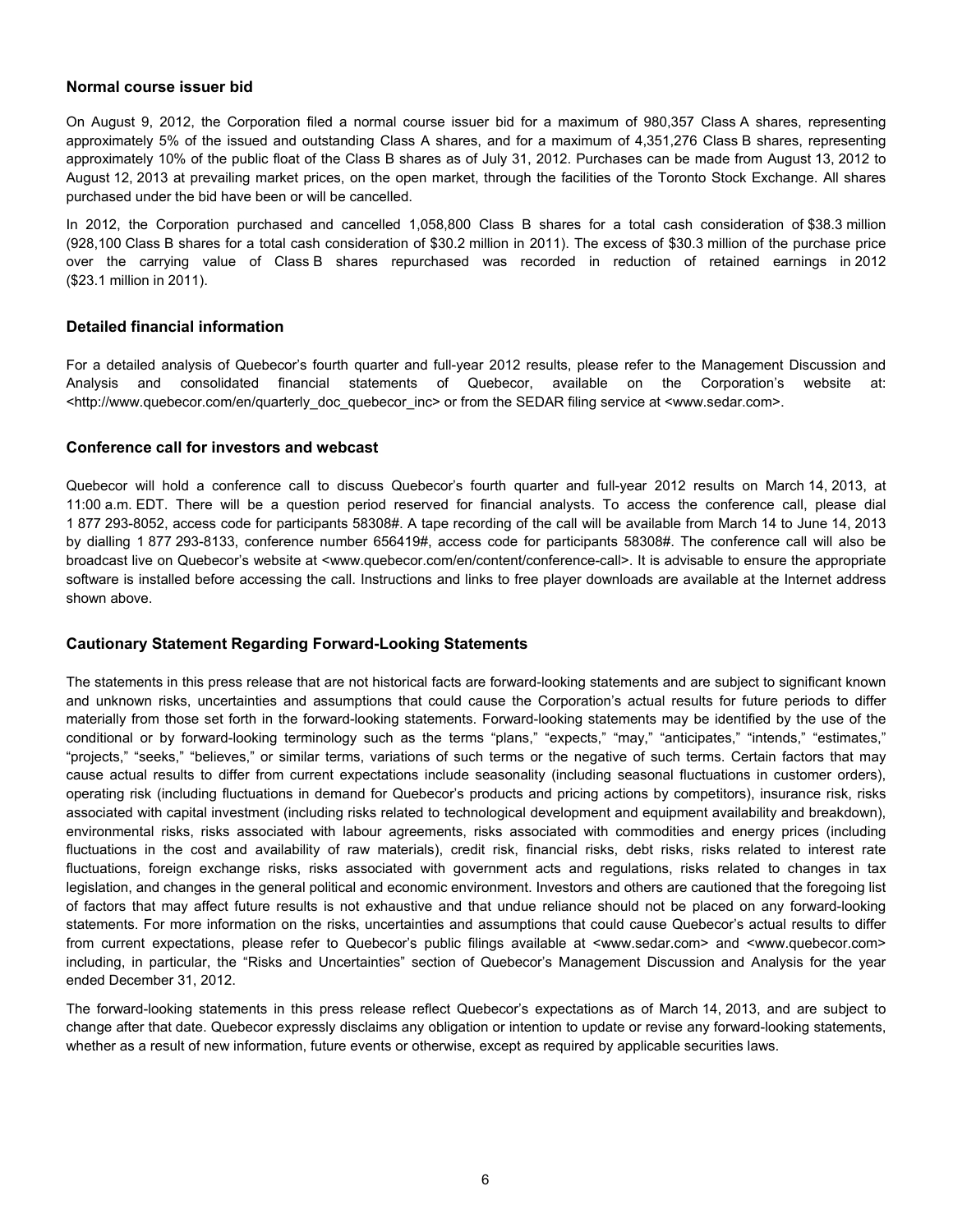#### **The Corporation**

Quebecor Inc. (TSX:QBR.A, TSX:QBR.B) is a holding company with a 75.4% interest in Quebecor Media Inc., one of Canada's largest media groups, with more than 16,000 employees. Quebecor Media Inc., through its subsidiary Videotron Ltd., is an integrated communications company engaged in cable television, interactive multimedia development, Internet access services, cable telephony and mobile telephony. Through Sun Media Corporation, Quebecor Media Inc. is the largest publisher of newspapers in Canada. It also operates Canoe.ca and its network of English- and French-language Internet properties in Canada. In the broadcasting segment, Quebecor Media Inc. operates, through TVA Group Inc., the number one French-language conventional television network in Québec, a number of specialty channels and, through Sun Media Corporation, the English-language SUN News channel. Another subsidiary of Quebecor Media Inc., Nurun Inc., is a major interactive technologies and communications agency with offices in Canada, the United States, Europe and Asia. Quebecor Media Inc. is also active in magazine publishing (Publications TVA Inc.), book publishing and distribution (Sogides Group Inc., CEC Publishing Inc.), the production, distribution and retailing of cultural products (Archambault Group Inc., TVA Films), video game development (BlooBuzz Studios, L.P.), DVD, Blu-ray disc and videogame rental and retailing (Le SuperClub Vidéotron ltée), the printing and distribution of community newspapers and flyers (Quebecor Media Printing Inc., Quebecor Media Network Inc.), outdoor advertising (Quebecor Media Out of Home), news content production and distribution (QMI Agency), and multiplatform advertising solutions (QMI Sales).

- 30 -

#### **Information:**

Jean-François Pruneau **Martin Tremblay** Martin Tremblay Chief Financial Officer **Vice President, Public Affairs** Vice President, Public Affairs Quebecor Inc. and Quebecor Media Inc. Quebecor Media Inc. jean-francois.pruneau@quebecor.com martin.tremblay@quebecor.com 514 380-4144 514 380-1985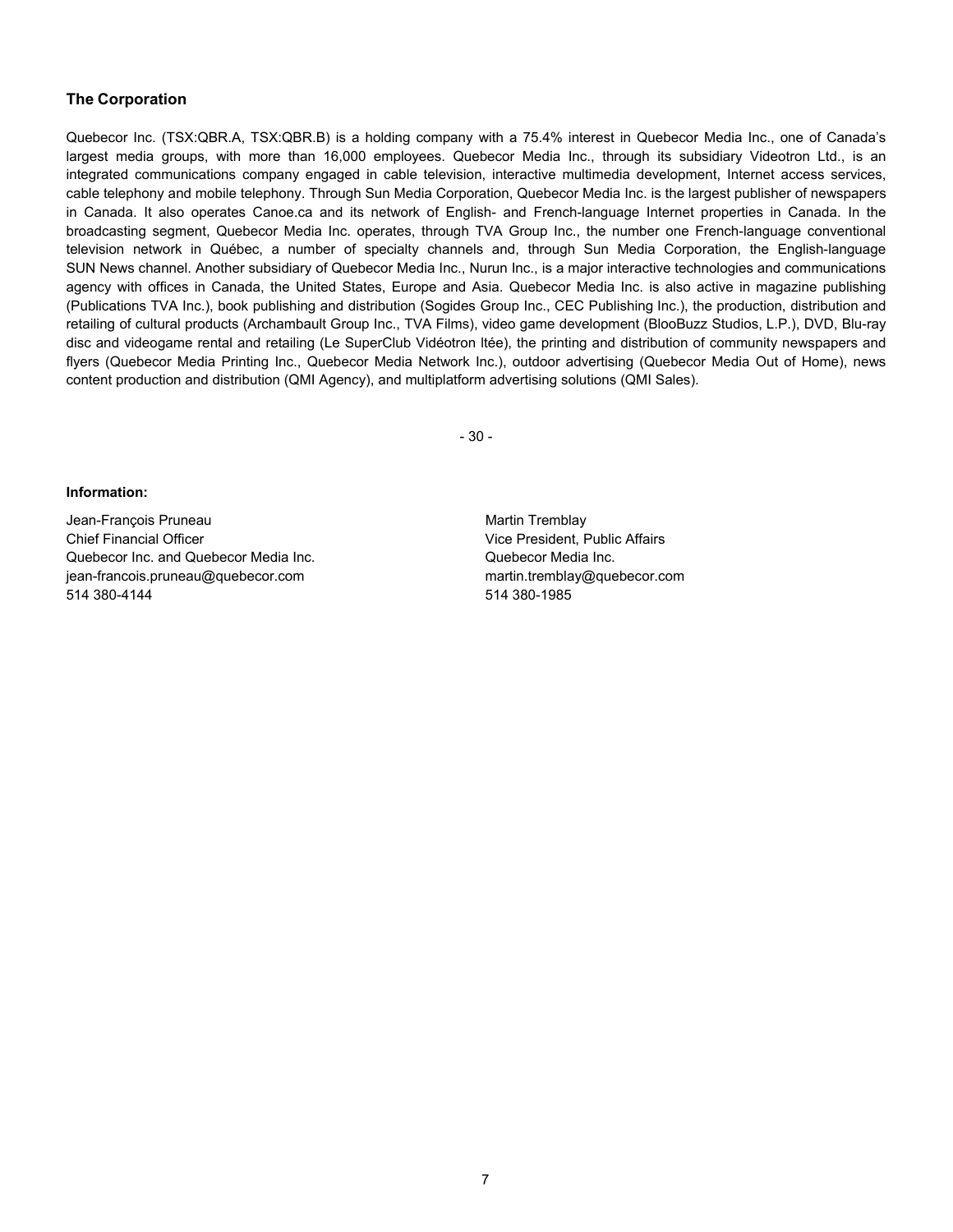#### **DEFINITIONS**

#### **Operating income**

In its analysis of operating results, the Corporation defines operating income, as reconciled to net income under IFRS, as net income before amortization, financial expenses, gain (loss) on valuation and translation of financial instruments, charge for restructuring of operations, impairment of assets and other special items, charge for impairment of goodwill and of intangible assets, loss on debt refinancing, and income tax. Operating income as defined above is not a measure of results that is consistent with IFRS. It is not intended to be regarded as an alternative to other financial operating performance measures or to the statement of cash flows as a measure of liquidity. It should not be considered in isolation or as a substitute for measures of performance prepared in accordance with IFRS. The Corporation uses operating income in order to assess the performance of its investment in Quebecor Media*.* The Corporation's management and Board of Directors use this measure in evaluating its consolidated results as well as the results of the Corporation's operating segments. This measure eliminates the significant level of impairment and amortization of tangible and intangible assets and is unaffected by the capital structure or investment activities of the Corporation and its segments. Operating income is also relevant because it is a significant component of the Corporation's annual incentive compensation programs. A limitation of this measure, however, is that it does not reflect the periodic costs of tangible and intangible assets used in generating revenues in the Corporation's segments. The Corporation also uses other measures that do reflect such costs, such as cash flows from segment operations and free cash flows from continuing operating activities. In addition, measures like operating income are commonly used by the investment community to analyze and compare the performance of companies in the industries in which the Corporation is engaged. The Corporation's definition of operating income may not be the same as similarly titled measures reported by other companies.

Table 2 below provides a reconciliation of operating income with net income as disclosed in Quebecor's consolidated financial statements. The consolidated financial information for the three-month periods ended December 31, 2012 and 2011 presented in Table 2 is drawn from the unaudited consolidated statements of income.

#### **Table 2**

**Reconciliation of the operating income measure used in this press release to the net income measure used in the consolidated financial statements** 

(in millions of Canadian dollars)

|                                             |               |               | Year ended<br>December 31 |             | Three months ended<br>December 31 |
|---------------------------------------------|---------------|---------------|---------------------------|-------------|-----------------------------------|
|                                             | 2012          | 2011          | 2010                      | 2012        | 2011                              |
|                                             |               |               |                           |             |                                   |
| Operating (loss) income:                    |               |               |                           |             |                                   |
| Telecommunications                          | \$<br>1,225.0 | \$<br>1,098.8 | \$<br>1,047.3             | \$<br>310.4 | \$<br>294.7                       |
| News Media                                  | 115.1         | 150.1         | 191.4                     | 38.6        | 47.0                              |
| <b>Broadcasting</b>                         | 38.1          | 50.5          | 74.9                      | 17.2        | 20.6                              |
| Leisure and Entertainment                   | 13.1          | 26.6          | 27.6                      | 5.0         | 7.6                               |
| Interactive Technologies and                |               |               |                           |             |                                   |
| Communications                              | 9.8           | 7.9           | 6.0                       | 3.4         | 2.5                               |
| <b>Head Office</b>                          | 2.5           | 7.8           | (13.8)                    | (3.8)       | (3.2)                             |
|                                             | 1,403.6       | 1,341.7       | 1,333.4                   | 370.8       | 369.2                             |
| Amortization                                | (600.3)       | (512.2)       | (399.2)                   | (167.4)     | (138.2)                           |
| Financial expenses                          | (334.6)       | (322.9)       | (322.6)                   | (95.4)      | (77.7)                            |
| Gain (loss) on valuation and translation of |               |               |                           |             |                                   |
| financial instruments                       | 197.5         | 54.6          | 46.1                      | (44.0)      | 82.5                              |
| Restructuring of operations, impairment     |               |               |                           |             |                                   |
| of assets and other special items           | (29.4)        | (30.2)        | (37.1)                    | (0.6)       | (11.2)                            |
| Impairment of goodwill and intangible       |               |               |                           |             |                                   |
| assets                                      | (201.5)       |               |                           |             |                                   |
| Loss on debt refinancing                    | (67.7)        | (6.6)         | (12.3)                    | (60.4)      |                                   |
| Income taxes                                | (100.1)       | (141.4)       | (151.7)                   | 6.3         | (60.2)                            |
| <b>Net income</b>                           | \$<br>267.5   | \$<br>383.0   | \$<br>456.6               | \$<br>9.3   | \$<br>164.4                       |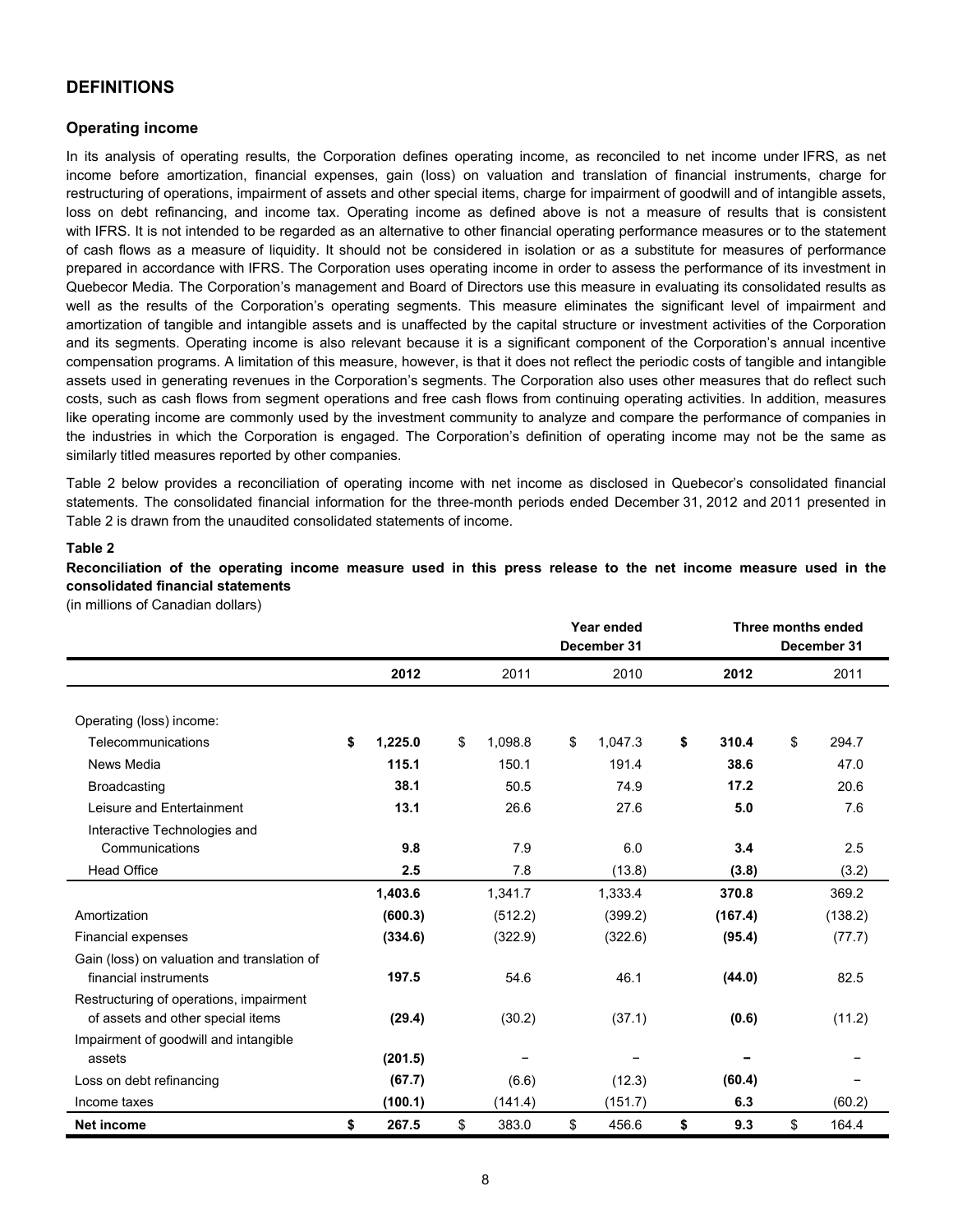#### **Adjusted Income from Continuing Operating Activities**

The Corporation defines adjusted income from continuing operations, as reconciled to net income attributable to shareholders under IFRS, as net income attributable to shareholders before gain (loss) on valuation and translation of financial instruments, charge for restructuring of operations, impairment of assets and other special items, charge for impairment of goodwill and of intangible assets, and loss on debt refinancing, net of income tax related to adjustments and net income attributable to noncontrolling interests related to adjustments. Adjusted income from continuing operations, as defined above, is not a measure of results that is consistent with IFRS. It should not be considered in isolation or as a substitute for measures of performance prepared in accordance with IFRS. The Corporation's definition of adjusted income from continuing operating activities may not be identical to similarly titled measures reported by other companies.

Table 3 provides a reconciliation of adjusted income from continuing operations to the net income attributable to shareholders measure used in Quebecor's consolidated financial statements.

#### **Table 3**

**Reconciliation of the adjusted income from continuing operations measure used in this press release to the net income attributable to shareholders measure used in the consolidated financial statements** 

(in millions of Canadian dollars)

|                                                                                          |             |             | Year ended<br>December 31 |            | Three months ended<br>December 31 |        |
|------------------------------------------------------------------------------------------|-------------|-------------|---------------------------|------------|-----------------------------------|--------|
|                                                                                          | 2012        | 2011        | 2010                      | 2012       |                                   | 2011   |
| Adjusted income from continuing<br>operations                                            | \$<br>196.1 | \$<br>191.5 | \$<br>220.6               | \$<br>56.0 | \$                                | 55.6   |
| Gain (loss) on valuation and translation<br>of financial instruments                     | 197.5       | 54.6        | 46.1                      | (44.0)     |                                   | 82.5   |
| Restructuring of operations. impairment<br>of assets and other special items             | (29.4)      | (30.2)      | (37.1)                    | (0.6)      |                                   | (11.2) |
| Impairment of goodwill and intangible<br>assets                                          | (201.5)     |             |                           |            |                                   |        |
| Loss on debt refinancing                                                                 | (67.7)      | (6.6)       | (12.3)                    | (60.4)     |                                   |        |
| Income taxes related to adjustments <sup>1</sup>                                         | 24.3        | (3.8)       | 7.9                       | 31.1       |                                   | (17.5) |
| Net income (loss) attributable to<br>non-controlling interests related to<br>adjustments | 48.4        | (4.5)       | 0.1                       | 27.1       |                                   | (24.0) |
| Net income attributable to shareholders                                                  | \$<br>167.7 | \$<br>201.0 | \$<br>225.3               | \$<br>9.2  | \$                                | 85.4   |

 $1$  Includes impact of fluctuations in income tax applicable to adjusted items, either for statutory reasons or in connection with tax transactions.

#### **Average Monthly Revenue per User**

ARPU is an industry metric that the Corporation uses to measure its monthly cable television, Internet access, cable and mobile telephony revenues per average basic cable customer. ARPU is not a measurement that is consistent with IFRS and the Corporation's definition and calculation of ARPU may not be the same as identically titled measurements reported by other companies. The Corporation calculates ARPU by dividing its combined cable television, Internet access, and cable and mobile telephony revenues by the average number of basic customers during the applicable period, and then dividing the resulting amount by the number of months in the applicable period.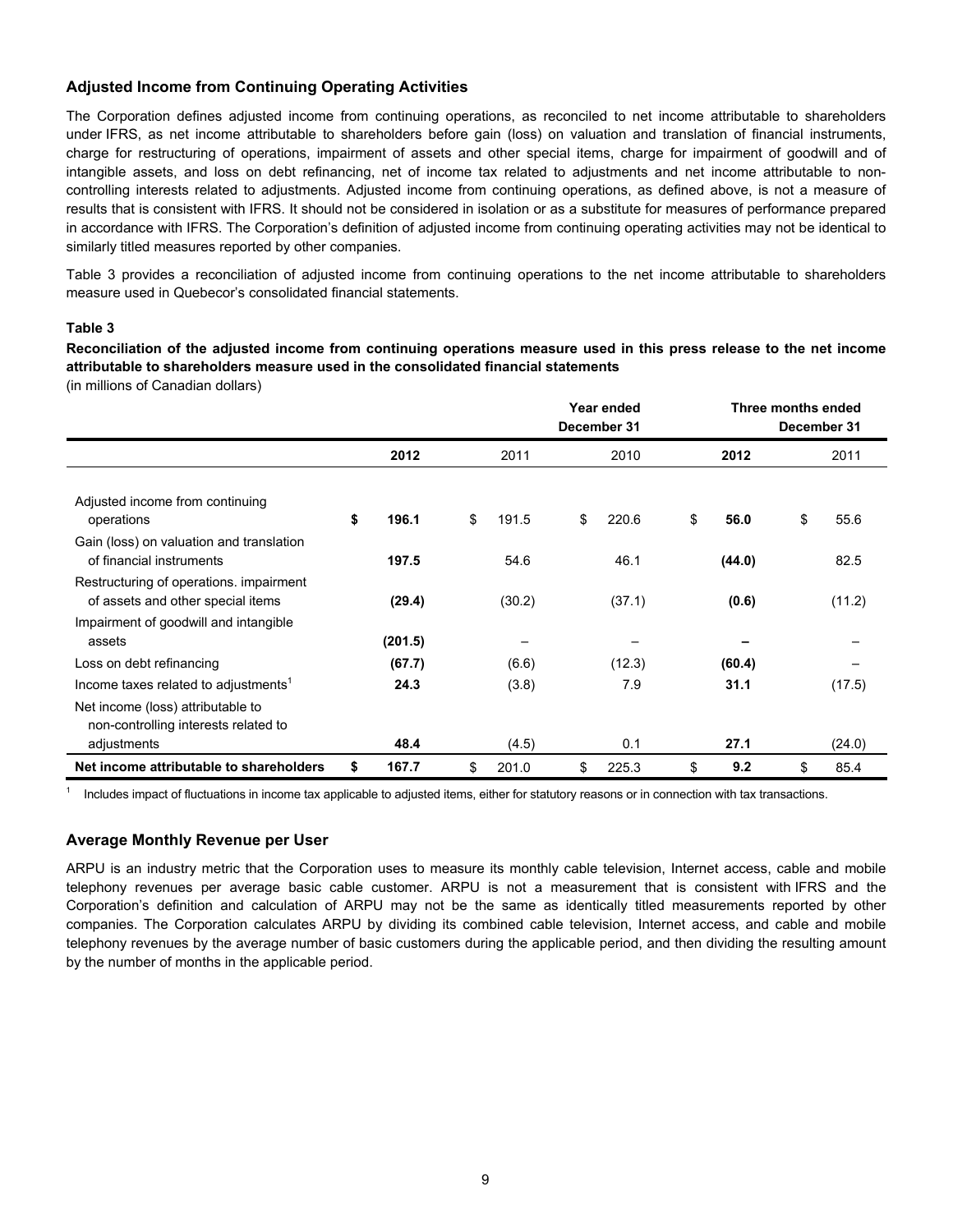## **QUEBECOR INC. AND ITS SUBSIDIARIES**

## **CONSOLIDATED STATEMENTS OF INCOME**

(in millions of Canadian dollars, except for earnings per share data) (unaudited)

| (unaudited)                                                                                                                                                                                                                                                                                                                 |                                                        |     | December 31                                       |                                                                          | December 31                                                   |
|-----------------------------------------------------------------------------------------------------------------------------------------------------------------------------------------------------------------------------------------------------------------------------------------------------------------------------|--------------------------------------------------------|-----|---------------------------------------------------|--------------------------------------------------------------------------|---------------------------------------------------------------|
|                                                                                                                                                                                                                                                                                                                             | 2012                                                   |     | 2011                                              | 2012                                                                     | 2011                                                          |
| <b>Revenues</b>                                                                                                                                                                                                                                                                                                             | \$<br>1,142.3                                          | \$  | 1,147.9                                           | \$<br>4,351.8                                                            | \$<br>4,206.6                                                 |
| Employee costs<br>Purchase of goods and services<br>Amortization<br><b>Financial expenses</b><br>Loss (gain) on valuation and translation of financial instruments<br>Restructuring of operations, impairment of assets and other special items<br>Impairment of goodwill and intangible assets<br>Loss on debt refinancing | 267.6<br>503.9<br>167.4<br>95.4<br>44.0<br>0.6<br>60.4 |     | 273.7<br>505.0<br>138.2<br>77.7<br>(82.5)<br>11.2 | 1,060.6<br>1.887.6<br>600.3<br>334.6<br>(197.5)<br>29.4<br>201.5<br>67.7 | 1,005.6<br>1,859.3<br>512.2<br>322.9<br>(54.6)<br>30.2<br>6.6 |
| Income before income taxes                                                                                                                                                                                                                                                                                                  | 3.0                                                    |     | 224.6                                             | 367.6                                                                    | 524.4                                                         |
| Income taxes:<br>Current<br>Deferred                                                                                                                                                                                                                                                                                        | 20.8<br>(27.1)                                         |     | (12.8)<br>73.0                                    | 57.0<br>43.1                                                             | (17.7)<br>159.1                                               |
|                                                                                                                                                                                                                                                                                                                             | (6.3)                                                  |     | 60.2                                              | 100.1                                                                    | 141.4                                                         |
| Net income                                                                                                                                                                                                                                                                                                                  | 9.3                                                    | \$. | 164.4                                             | \$<br>267.5                                                              | \$<br>383.0                                                   |
| Net income attributable to<br>Shareholders<br>Non-controlling interests                                                                                                                                                                                                                                                     | \$<br>9.2<br>0.1                                       | \$  | 85.4<br>79.0                                      | \$<br>167.7<br>99.8                                                      | \$<br>201.0<br>182.0                                          |
| Earnings per share attributable to shareholders<br><b>Basic</b><br><b>Diluted</b>                                                                                                                                                                                                                                           | \$<br>0.15<br>0.15                                     | \$  | 1.34<br>1.34                                      | \$<br>2.65<br>2.56                                                       | \$<br>3.14<br>3.11                                            |
| Weighted average number of shares outstanding (in millions)<br>Weighted average number of diluted shares (in millions)                                                                                                                                                                                                      | 62.7<br>74.3                                           |     | 63.5<br>63.8                                      | 63.2<br>66.1                                                             | 64.0<br>64.4                                                  |

Three months ended Twelve months ended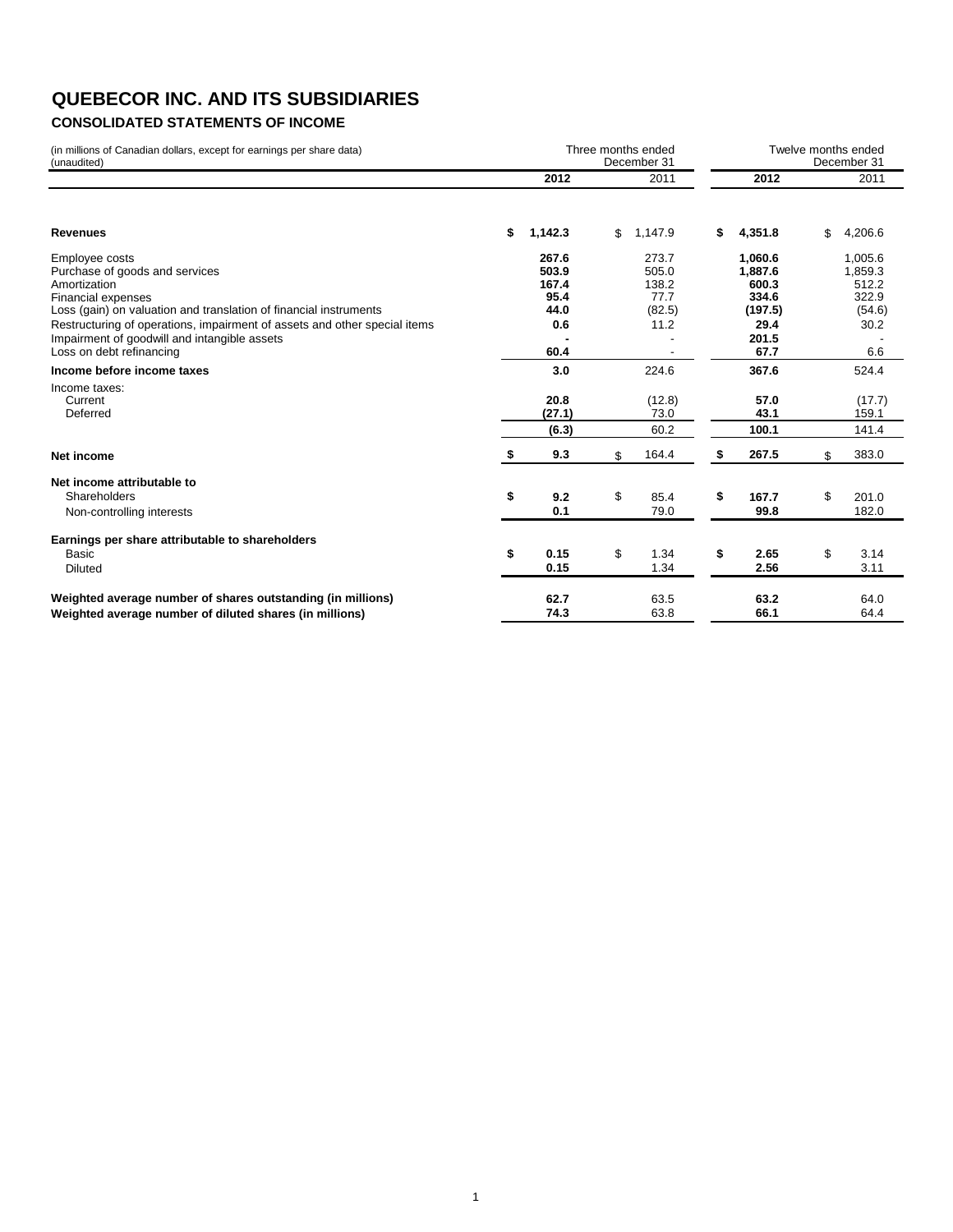## **QUEBECOR INC. AND ITS SUBSIDIARIES**

#### **CONSOLIDATED STATEMENTS OF COMPREHENSIVE INCOME**

| (in millions of Canadian dollars)<br>(unaudited)                                                                                                                              |                        | Three months ended<br>December 31 |                      | Twelve months ended<br>December 31 |
|-------------------------------------------------------------------------------------------------------------------------------------------------------------------------------|------------------------|-----------------------------------|----------------------|------------------------------------|
|                                                                                                                                                                               | 2012                   | 2011                              | 2012                 | 2011                               |
| Net income                                                                                                                                                                    | \$<br>9.3              | \$<br>164.4                       | \$<br>267.5          | \$<br>383.0                        |
| Other comprehensive loss:<br>Gain (loss) on translation of net investments in foreign operations<br>Cash flow hedges:                                                         | 2.3                    |                                   | (1.4)                | 1.6                                |
| Gain (loss) on valuation of derivative financial instruments<br>Deferred income taxes<br>Defined benefit plans:<br>Acturial loss and net change in asset limit and in minimum | 1.9<br>1.5             | (22.9)<br>5.1                     | 33.1<br>2.9          | (9.5)<br>(2.0)                     |
| funding liability<br>Deferred income taxes<br>Reclassification to income:                                                                                                     | (36.8)<br>9.8          | (89.7)<br>23.6                    | (36.8)<br>9.8        | (90.0)<br>23.7                     |
| Other comprehensive (gain) loss related to cash flow hedges<br>Deferred income taxes                                                                                          | (12.0)<br>1.7          |                                   | (15.3)<br>0.5        | 0.8<br>(0.2)                       |
| Comprehensive (loss) income                                                                                                                                                   | (31.6)<br>(22.3)       | \$<br>(83.9)<br>80.5              | (7.2)<br>260.3       | \$<br>(75.6)<br>307.4              |
| Conprehensive (loss) income attributable to<br><b>Shareholders</b><br>Non-controlling interests                                                                               | \$<br>(12.0)<br>(10.3) | \$<br>44.1<br>36.4                | \$<br>159.9<br>100.4 | \$<br>164.4<br>143.0               |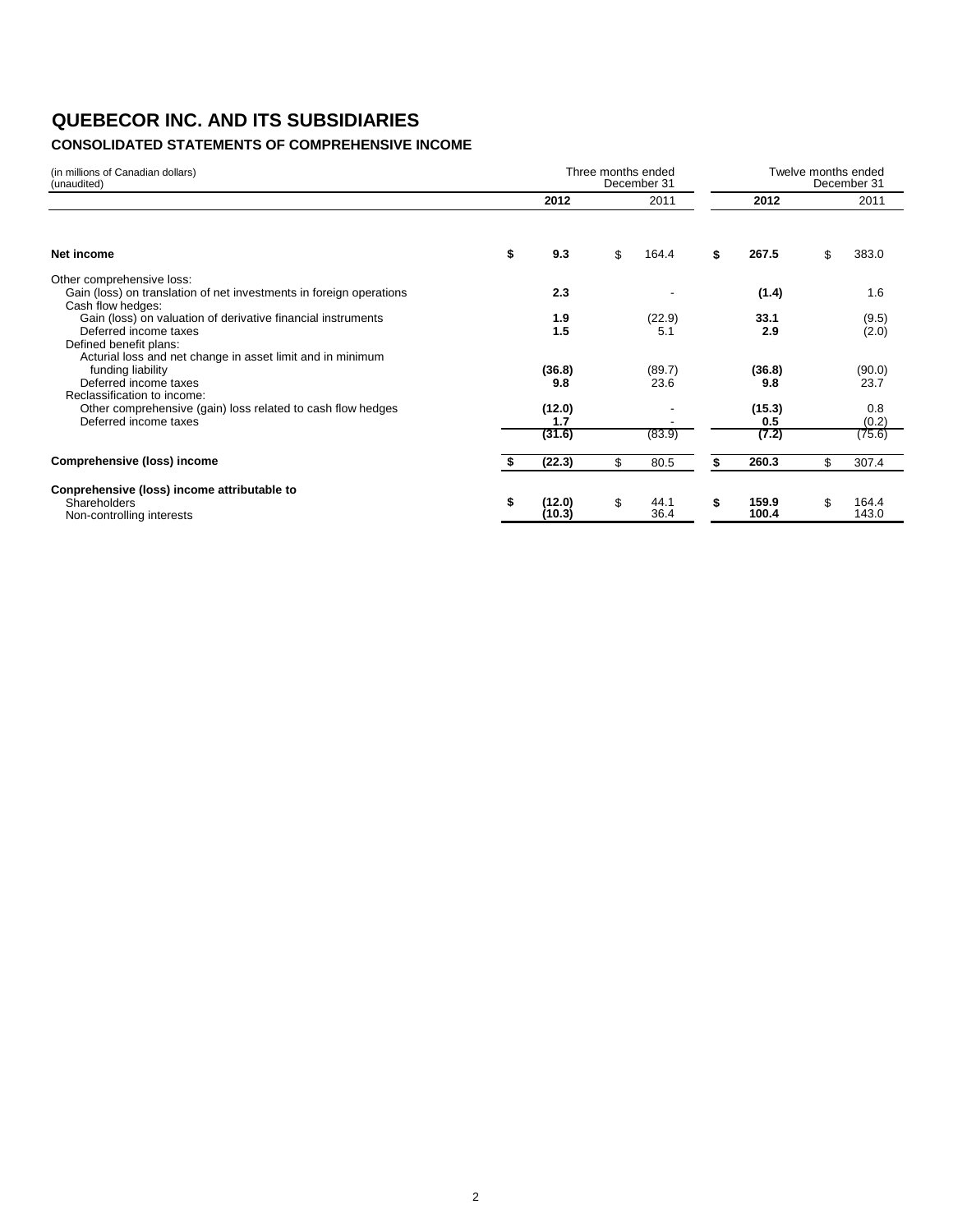#### **QUEBECOR INC. AND ITS SUBSIDIARIES SEGMENTED INFORMATION**

(in millions of Canadian dollars) (unaudited)

|                                                                                                                                      |                         |                      |                   |                                      |    |                                                                    |                                          |    | Three months ended<br>December 31, 2012 |
|--------------------------------------------------------------------------------------------------------------------------------------|-------------------------|----------------------|-------------------|--------------------------------------|----|--------------------------------------------------------------------|------------------------------------------|----|-----------------------------------------|
|                                                                                                                                      | Telecommu-<br>nications | <b>News</b><br>Media | Broad-<br>casting | Leisure<br>and<br>Enter-<br>tainment |    | <b>Interactive</b><br>Techno-<br>logies and<br>Communi-<br>cations | Head<br>office<br>and Inter-<br>segments |    | Total                                   |
| Revenues                                                                                                                             | \$<br>678.3             | \$<br>244.5          | \$<br>128.9       | \$<br>89.5                           | \$ | 35.8                                                               | \$<br>(34.7)                             | \$ | 1,142.3                                 |
| Employee costs<br>Purchase of goods and services                                                                                     | 96.6<br>271.3           | 79.1<br>126.8        | 38.0<br>73.7      | 14.6<br>69.9                         |    | 20.5<br>11.9                                                       | 18.8<br>(49.7)                           |    | 267.6<br>503.9                          |
| Operating income <sup>1</sup>                                                                                                        | 310.4                   | 38.6                 | 17.2              | 5.0                                  |    | 3.4                                                                | (3.8)                                    |    | 370.8                                   |
| Amortization<br>Financial expenses<br>Loss on valuation and translation                                                              |                         |                      |                   |                                      |    |                                                                    |                                          |    | 167.4<br>95.4                           |
| of financial instruments<br>Restructuring of operations, impairment of assets<br>and other special items<br>Loss on debt refinancing |                         |                      |                   |                                      |    |                                                                    |                                          |    | 44.0<br>0.6<br>60.4                     |
| Income before income taxes                                                                                                           |                         |                      |                   |                                      |    |                                                                    |                                          |    | 3.0                                     |
| Additions to property, plant and equipment                                                                                           | \$<br>150.1             | \$<br>1.0            | \$<br>4.2         | \$<br>2.7                            | S  | $1.2$                                                              | \$<br>(0.2)                              | S. | 159.0                                   |
| Additions to intangible assets                                                                                                       | 32.7                    | 2.7                  | 1.1               | 0.3                                  |    |                                                                    | (0.8)                                    |    | 36.0                                    |

|                                                                                                     |                         |                      |                   |                                      |    |                                                             |                                          |    | Three months ended<br>December 31, 2011 |
|-----------------------------------------------------------------------------------------------------|-------------------------|----------------------|-------------------|--------------------------------------|----|-------------------------------------------------------------|------------------------------------------|----|-----------------------------------------|
|                                                                                                     | Telecommu-<br>nications | <b>News</b><br>Media | Broad-<br>casting | Leisure<br>and<br>Enter-<br>tainment |    | Interactive<br>Techno-<br>logies and<br>Communi-<br>cations | Head<br>office<br>and Inter-<br>segments |    | Total                                   |
| Revenues                                                                                            | \$<br>634.8             | \$<br>275.6          | \$<br>131.6       | \$<br>106.2                          | S  | 36.0                                                        | \$<br>(36.3)                             | \$ | 1,147.9                                 |
| Employee costs<br>Purchase of goods and services                                                    | 87.1<br>253.0           | 93.9<br>134.7        | 39.1<br>71.9      | 15.9<br>82.7                         |    | 23.4<br>10.1                                                | 14.3<br>(47.4)                           |    | 273.7<br>505.0                          |
| Operating income                                                                                    | 294.7                   | 47.0                 | 20.6              | 7.6                                  |    | 2.5                                                         | (3.2)                                    |    | 369.2                                   |
| Amortization<br>Financial expenses<br>Gain on valuation and translation<br>of financial instruments |                         |                      |                   |                                      |    |                                                             |                                          |    | 138.2<br>77.7<br>(82.5)                 |
| Restructuring of operations, impairment of assets<br>and other special items                        |                         |                      |                   |                                      |    |                                                             |                                          |    | 11.2                                    |
| Income before income taxes                                                                          |                         |                      |                   |                                      |    |                                                             |                                          | S  | 224.6                                   |
| Additions to property, plant and equipment                                                          | \$<br>193.5             | \$<br>2.4            | \$<br>8.0         | \$<br>2.3                            | \$ | 0.6                                                         | \$<br>0.1                                | \$ | 206.9                                   |
| Additions to intangible assets                                                                      | 23.8                    | 2.7                  | 2.4               | 0.2                                  |    |                                                             |                                          |    | 29.1                                    |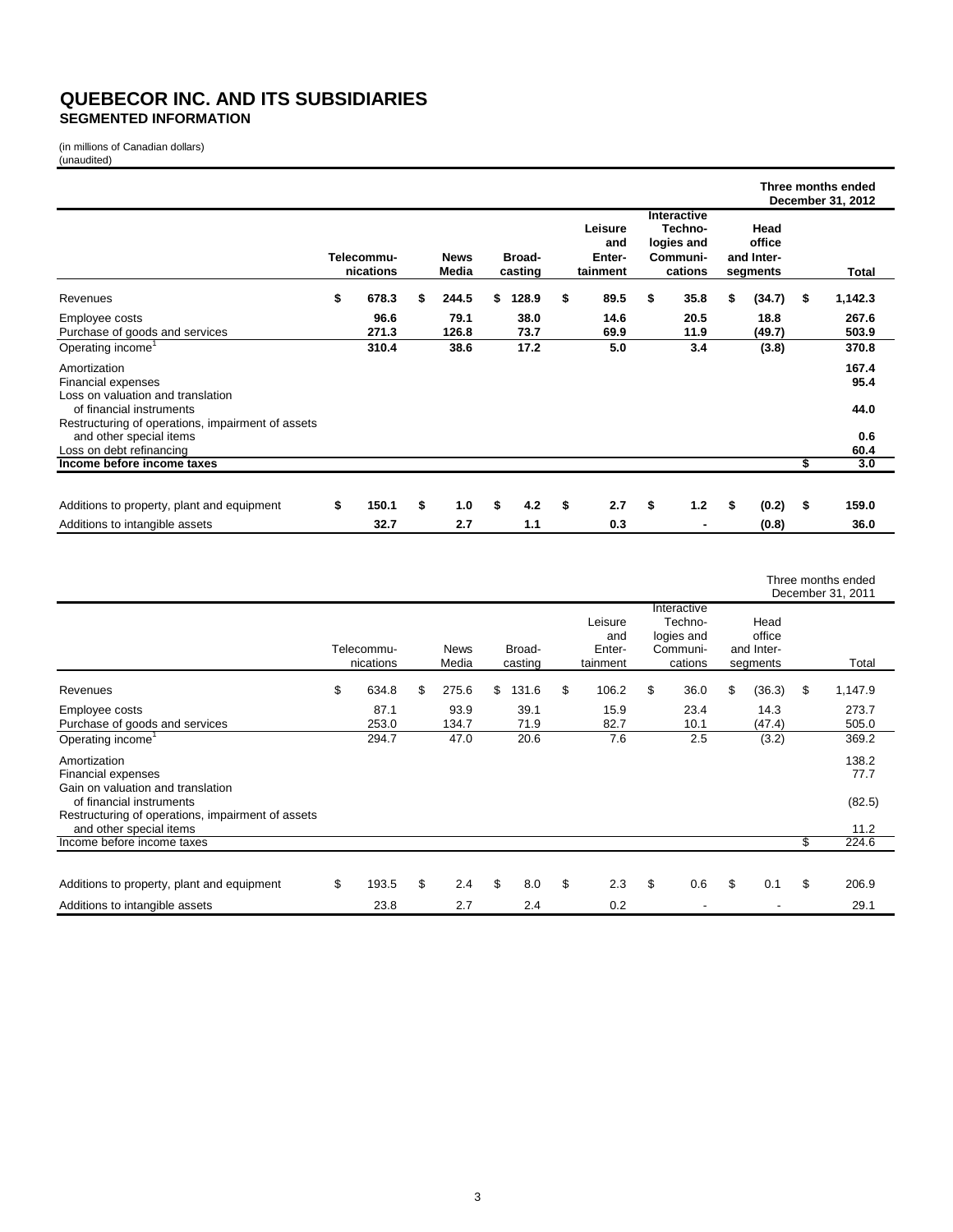#### **QUEBECOR INC. AND ITS SUBSIDIARIES SEGMENTED INFORMATION (continued)**

(in millions of Canadian dollars) (unaudited)

|                                                                                                                                                          |                         |                      |                   |    |                                      |    |                                                             |                                          |   | <b>Twelve months ended</b><br>December 31, 2012 |
|----------------------------------------------------------------------------------------------------------------------------------------------------------|-------------------------|----------------------|-------------------|----|--------------------------------------|----|-------------------------------------------------------------|------------------------------------------|---|-------------------------------------------------|
|                                                                                                                                                          | Telecommu-<br>nications | <b>News</b><br>Media | Broad-<br>casting |    | Leisure<br>and<br>Enter-<br>tainment |    | Interactive<br>Techno-<br>logies and<br>Communi-<br>cations | Head<br>office<br>and Inter-<br>segments |   | Total                                           |
| Revenues                                                                                                                                                 | \$<br>2,635.1           | \$<br>960.0          | \$<br>461.1       | S  | 292.5                                | S  | 145.5                                                       | \$<br>(142.4)                            | S | 4,351.8                                         |
| Employee costs<br>Purchase of goods and services                                                                                                         | 365.1<br>1,045.0        | 345.3<br>499.6       | 152.3<br>270.7    |    | 55.3<br>224.1                        |    | 89.3<br>46.4                                                | 53.3<br>(198.2)                          |   | 1,060.6<br>1,887.6                              |
| Operating income <sup>1</sup>                                                                                                                            | 1,225.0                 | 115.1                | 38.1              |    | 13.1                                 |    | 9.8                                                         | 2.5                                      |   | 1,403.6                                         |
| Amortization<br>Financial expenses<br>Gain on valuation and translation<br>of financial instruments                                                      |                         |                      |                   |    |                                      |    |                                                             |                                          |   | 600.3<br>334.6<br>(197.5)                       |
| Restructuring of operations, impairment of assets<br>and other special items<br>Impairment of goodwill and intangible assets<br>Loss on debt refinancing |                         |                      |                   |    |                                      |    |                                                             |                                          |   | 29.4<br>201.5<br>67.7                           |
| Income before income taxes                                                                                                                               |                         |                      |                   |    |                                      |    |                                                             |                                          |   | 367.6                                           |
| Additions to property, plant and equipment                                                                                                               | \$<br>669.6             | \$<br>6.5            | \$<br>22.1        | \$ | 6.3                                  | \$ | 4.2                                                         | \$<br>1.9                                | S | 710.6<br>94.9                                   |
| Additions to intangible assets                                                                                                                           | 78.3                    | 11.9                 | 3.3               |    | 3.6                                  |    |                                                             | (2.2)                                    |   |                                                 |

Twelve months ended

|                                                                               |                         |                      |                   |                                      |                                                             |                                          |    | December 31, 2011  |
|-------------------------------------------------------------------------------|-------------------------|----------------------|-------------------|--------------------------------------|-------------------------------------------------------------|------------------------------------------|----|--------------------|
|                                                                               | Telecommu-<br>nications | <b>News</b><br>Media | Broad-<br>casting | Leisure<br>and<br>Enter-<br>tainment | Interactive<br>Techno-<br>logies and<br>Communi-<br>cations | Head<br>office<br>and Inter-<br>segments |    | Total              |
| Revenues                                                                      | \$<br>2,430.7           | \$1,018.4            | \$<br>445.5       | \$<br>312.9                          | \$<br>120.9                                                 | \$<br>(121.8)                            | S  | 4,206.6            |
| Employee costs<br>Purchase of goods and services                              | 326.7<br>1,005.2        | 363.6<br>504.7       | 142.7<br>252.3    | 54.0<br>232.3                        | 78.7<br>34.3                                                | 39.9<br>(169.5)                          |    | 1,005.6<br>1,859.3 |
| Operating income <sup>1</sup>                                                 | 1,098.8                 | 150.1                | 50.5              | 26.6                                 | 7.9                                                         | 7.8                                      |    | 1,341.7            |
| Amortization<br>Financial expenses<br>Gain on valuation and translation       |                         |                      |                   |                                      |                                                             |                                          |    | 512.2<br>322.9     |
| of financial instruments<br>Restructuring of operations, impairment of assets |                         |                      |                   |                                      |                                                             |                                          |    | (54.6)             |
| and other special items<br>Loss on debt refinancing                           |                         |                      |                   |                                      |                                                             |                                          |    | 30.2<br>6.6        |
| Income before income taxes                                                    |                         |                      |                   |                                      |                                                             |                                          | \$ | 524.4              |
| Additions to property, plant and equipment                                    | \$<br>725.3             | \$<br>13.7           | \$<br>30.5        | \$<br>6.3                            | \$<br>4.3                                                   | \$<br>0.9                                | \$ | 781.0              |
| Additions to intangible assets                                                | 73.2                    | 10.8                 | 5.8               | 1.8                                  |                                                             |                                          |    | 91.6               |

and is defined as net income before amortization, financial expenses, gain on valuation and translation of financial instruments, restructuring of operations, impairment of assets and other special items, impairment of goodwill and intangible assets, loss on debt refinancing and income taxes. <sup>1</sup> The Chief Executive Officer uses operating income as the measure of profit to assess the performance of each segment. Operating income is referred as a non-IFRS measure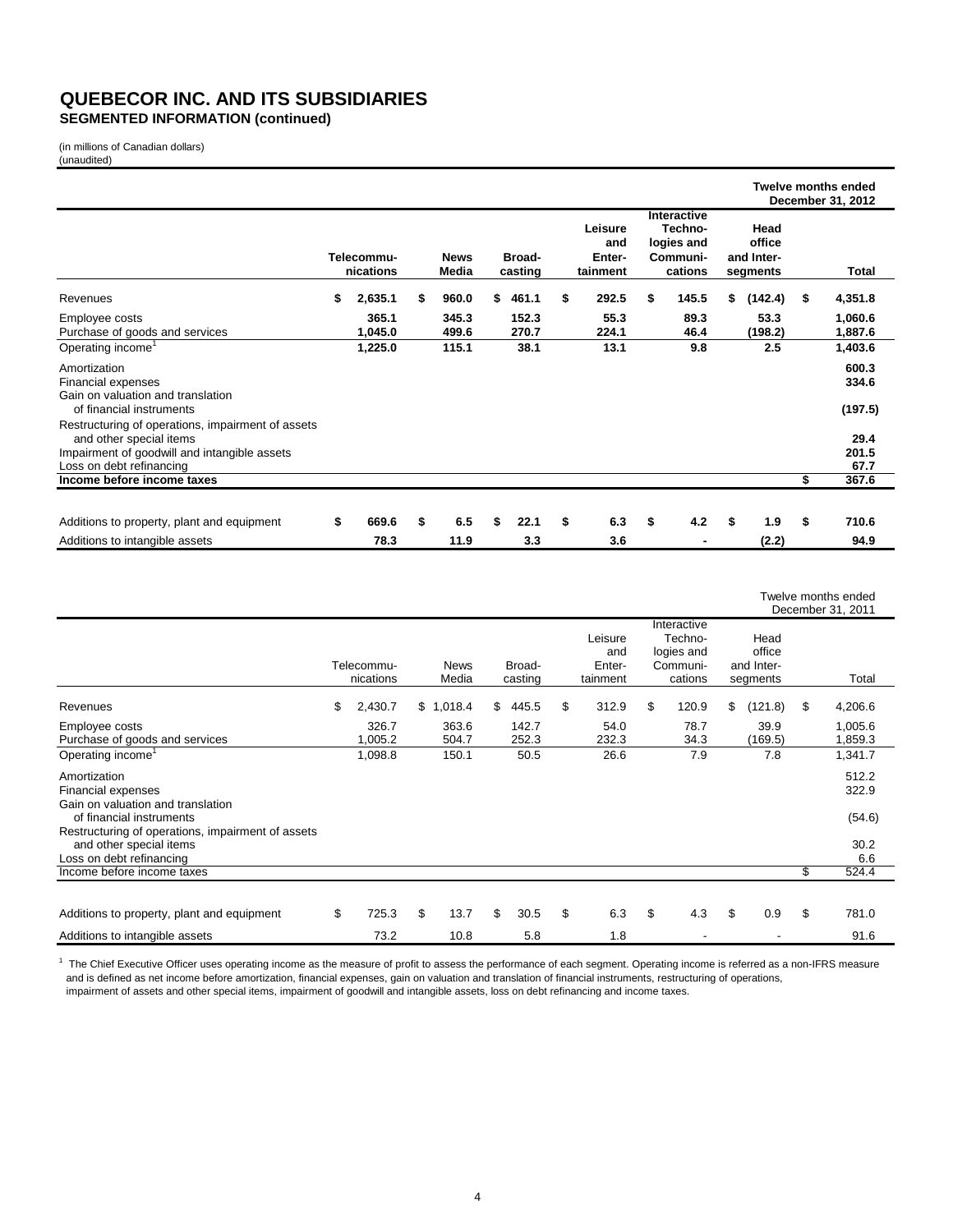#### **QUEBECOR INC. AND ITS SUBSIDIARIES CONSOLIDATED STATEMENTS OF EQUITY**

(in millions of Canadian dollars) (unaudited)

|                                               |             |                    | Equity attributable to shareholders          |                 |    |                                                | Equity                                 |                  |
|-----------------------------------------------|-------------|--------------------|----------------------------------------------|-----------------|----|------------------------------------------------|----------------------------------------|------------------|
|                                               | Capital     | <b>Contributed</b> | <b>Equity</b><br>component<br>of convertible | <b>Retained</b> |    | <b>Accumulated</b><br>other com-<br>prehensive | attributable<br>to non-<br>controlling | Total            |
|                                               | stock       | surplus            | debentures                                   | earnings        |    | income                                         | interests                              | equity           |
|                                               |             |                    |                                              |                 |    |                                                | \$                                     | \$               |
| Balance as of December 31, 2010<br>Net income | \$<br>346.6 | \$<br>0.9          | \$                                           | 943.6<br>201.0  | \$ | 13.7                                           | 1,346.9<br>182.0                       | 2,651.7<br>383.0 |
| Other comprehensive loss                      |             |                    |                                              | (31.5)          |    | (5.1)                                          | (39.0)                                 | (75.6)           |
| Issuance of shares of a subsidiary            |             |                    |                                              |                 |    |                                                | 1.0                                    | 1.0              |
| Repurchase of Class B shares                  | (7.1)       |                    |                                              | (23.1)          |    |                                                |                                        | (30.2)           |
| Dividends                                     |             |                    |                                              | (12.8)          |    | $\overline{\phantom{a}}$                       | (46.5)                                 | (59.3)           |
| Balance as of December 31, 2011               | 339.5       | 0.9                |                                              | 1,077.2         |    | 8.6                                            | 1,444.4                                | 2,870.6          |
| Net income                                    |             |                    |                                              | 167.7           |    |                                                | 99.8                                   | 267.5            |
| Other comprehensive (loss) income             |             |                    |                                              | (17.8)          |    | 10.0                                           | 0.6                                    | (7.2)            |
| <b>Issuance of Class B shares</b>             | 3.6         | 1.5                |                                              |                 |    |                                                |                                        | 5.1              |
| Repurchase of Class B shares                  | (8.0)       |                    |                                              | (30.3)          |    |                                                |                                        | (38.3)           |
| Acquisition of non-controlling interests      |             | (0.1)              |                                              | (635.0)         |    | 8.3                                            | (873.2)                                | (1,500.0)        |
| Issuance of convertible debentures            |             |                    | 398.3                                        |                 |    |                                                |                                        | 398.3            |
| <b>Dividends</b>                              |             |                    |                                              | (12.6)          |    | $\blacksquare$                                 | (40.6)                                 | (53.2)           |
| Balance as of December 31, 2012               | 335.1       | 2.3                | 398.3                                        | 549.2           | S  | 26.9                                           | 631.0                                  | 1,942.8          |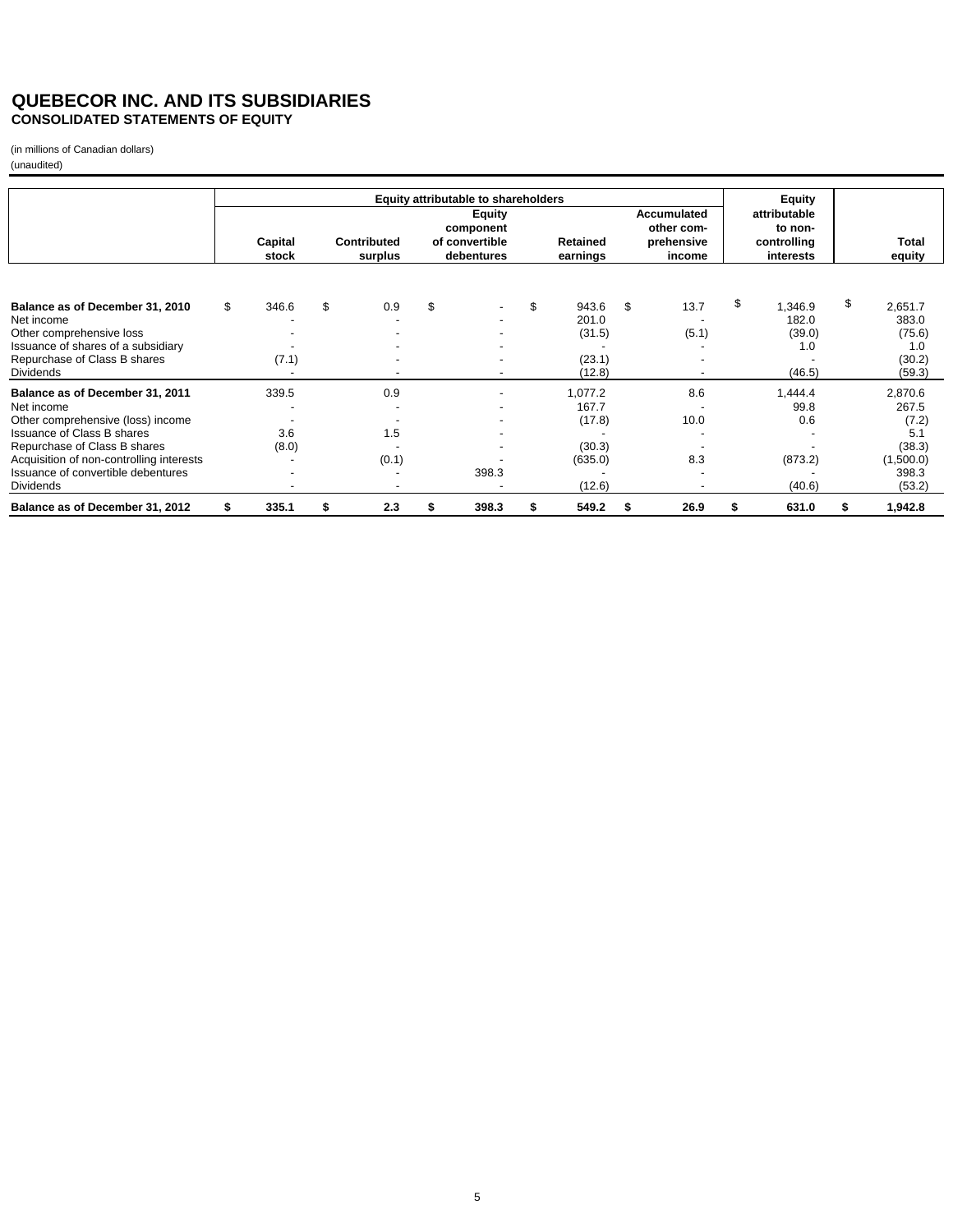# **QUEBECOR INC. AND ITS SUBSIDIARIES**

## **CONSOLIDATED STATEMENTS OF CASH FLOWS**

| (in millions of Canadian dollars)<br>(unaudited)                      |                    | Three months ended<br>December 31 |                                  | Twelve months ended<br>December 31 |
|-----------------------------------------------------------------------|--------------------|-----------------------------------|----------------------------------|------------------------------------|
|                                                                       | 2012               | 2011                              | 2012                             | 2011                               |
|                                                                       |                    |                                   |                                  |                                    |
| Cash flows related to operating activities<br>Net income              | \$<br>9.3          | 164.4                             | 267.5                            | 383.0                              |
| Adjustments for:                                                      |                    | \$                                | \$                               | \$                                 |
| Amortization of property, plant and equipment                         | 128.5              | 105.9                             | 459.7                            | 391.3                              |
| Amortization of intangible assets                                     | 38.9               | 32.3                              | 140.6                            | 120.9                              |
| Loss (gain) on valuation and translation of financial instruments     | 44.0               | (82.5)                            | (197.5)                          | (54.6)                             |
| Gain on disposal of assets and businesses                             |                    |                                   | (12.9)                           |                                    |
| Impairment of assets                                                  |                    |                                   | 7.5                              | 1.5                                |
| Impairment of goodwill and intangible assets                          |                    |                                   | 201.5                            |                                    |
| Loss on debt refinancing                                              | 60.4               |                                   | 67.7                             | 6.6                                |
| Amortization of financing costs and long-term debt discount           | 3.6                | 3.6                               | 14.5                             | 12.8                               |
| Deferred income taxes<br>Other                                        | (27.1)<br>4.5      | 73.0                              | 43.1<br>5.6                      | 159.1                              |
|                                                                       |                    | (3.0)                             |                                  | (2.1)                              |
|                                                                       | 262.1<br>16.5      | 293.7                             | 997.3<br>125.3                   | 1,018.5<br>(152.2)                 |
| Net change in non-cash balances related to operating activities       |                    | (117.6)                           |                                  |                                    |
| Cash flows provided by operating activities                           | 278.6              | 176.1                             | 1,122.6                          | 866.3                              |
| Cash flows related to investing activities                            |                    |                                   |                                  |                                    |
| Non-controlling interests acquisition<br><b>Business acquisitions</b> | (1,000.0)<br>(1.2) |                                   | (1,000.0)                        | (55.7)                             |
| <b>Business disposals</b>                                             |                    |                                   | (2.0)<br>18.7                    |                                    |
| Additions to property, plant and equipment                            | (159.0)            | (206.9)                           | (710.6)                          | (781.0)                            |
| Additions to intangible assets                                        | (36.0)             | (29.1)                            | (94.9)                           | (91.6)                             |
| Proceeds from disposals of assets                                     | 2.3                | 4.5                               | 8.4                              | 12.0                               |
| Other                                                                 | (0.9)              |                                   | (1.5)                            | 3.2                                |
| Cash flows used in investing activities                               | (1, 194.8)         | (231.5)                           | (1,781.9)                        | (913.1)                            |
| Cash flows related to financing activities                            |                    |                                   |                                  |                                    |
| Net change in bank indebtedness                                       | (0.2)              | (0.5)                             | (2.9)                            | (1.5)                              |
| Net change under revolving facilities                                 | (11.2)             | 6.7                               | (23.6)                           | 2.7                                |
| Issuance of long-term debt, net of financing fees                     | 1,314.2            | 71.0                              | 2,136.7                          | 685.8                              |
| Repayments of long-term debt                                          | (487.5)            | (6.8)                             | (1, 236.8)                       | (487.9)                            |
| Settlement of hedging contracts                                       | (3.1)              |                                   | (43.6)                           | (160.2)                            |
| <b>Issuance of Class B shares</b><br>Repurchase of Class B shares     | (12.5)             | (6.2)                             | 3.6<br>(38.3)                    | (30.2)                             |
| <b>Dividends</b>                                                      | (3.1)              | (3.2)                             | (12.6)                           | (12.8)                             |
| Dividends paid to non-controlling shareholders                        | (6.5)              | (11.3)                            | (40.6)                           | (46.5)                             |
| Other                                                                 | (0.3)              | (0.1)                             | (0.3)                            | 1.0                                |
| Cash flows provided by (used in) financing activities                 | 789.8              | 49.6                              | 741.6                            | (49.6)                             |
|                                                                       |                    |                                   |                                  |                                    |
| Net change in cash and cash equivalents                               | (126.4)            | (5.8)                             | 82.3                             | (96.4)                             |
| Effect of exchange rate changes on cash and cash equivalents          |                    |                                   |                                  |                                    |
| denominated in foreign currencies                                     | 0.5                | (0.2)                             |                                  | 0.1                                |
| Cash and cash equivalents at beginning of period                      | 354.6              | 152.4                             | 146.4                            | 242.7                              |
| Cash and cash equivalents at end of period                            | \$<br>228.7        | 146.4<br>\$                       | \$<br>228.7                      | \$<br>146.4                        |
|                                                                       |                    |                                   |                                  |                                    |
| Cash and cash equivalents consist of<br>Cash                          | \$<br>76.0         | \$<br>29.9                        | \$<br>76.0                       | \$<br>29.9                         |
| Cash equivalents                                                      | 152.7              | 116.5                             | 152.7                            | 116.5                              |
|                                                                       | 228.7<br>\$        | \$<br>146.4                       | $\overline{\mathbf{S}}$<br>228.7 | \$<br>146.4                        |
|                                                                       |                    |                                   |                                  |                                    |
| Interest and taxes reflected as operating activities                  |                    |                                   |                                  |                                    |
| Cash interest payments                                                | \$<br>137.3        | \$<br>134.4                       | \$<br>305.6                      | 320.5<br>\$                        |
| Cash income tax payments (net of refunds)                             | 0.6                | 0.4                               | 6.6                              | 30.7                               |